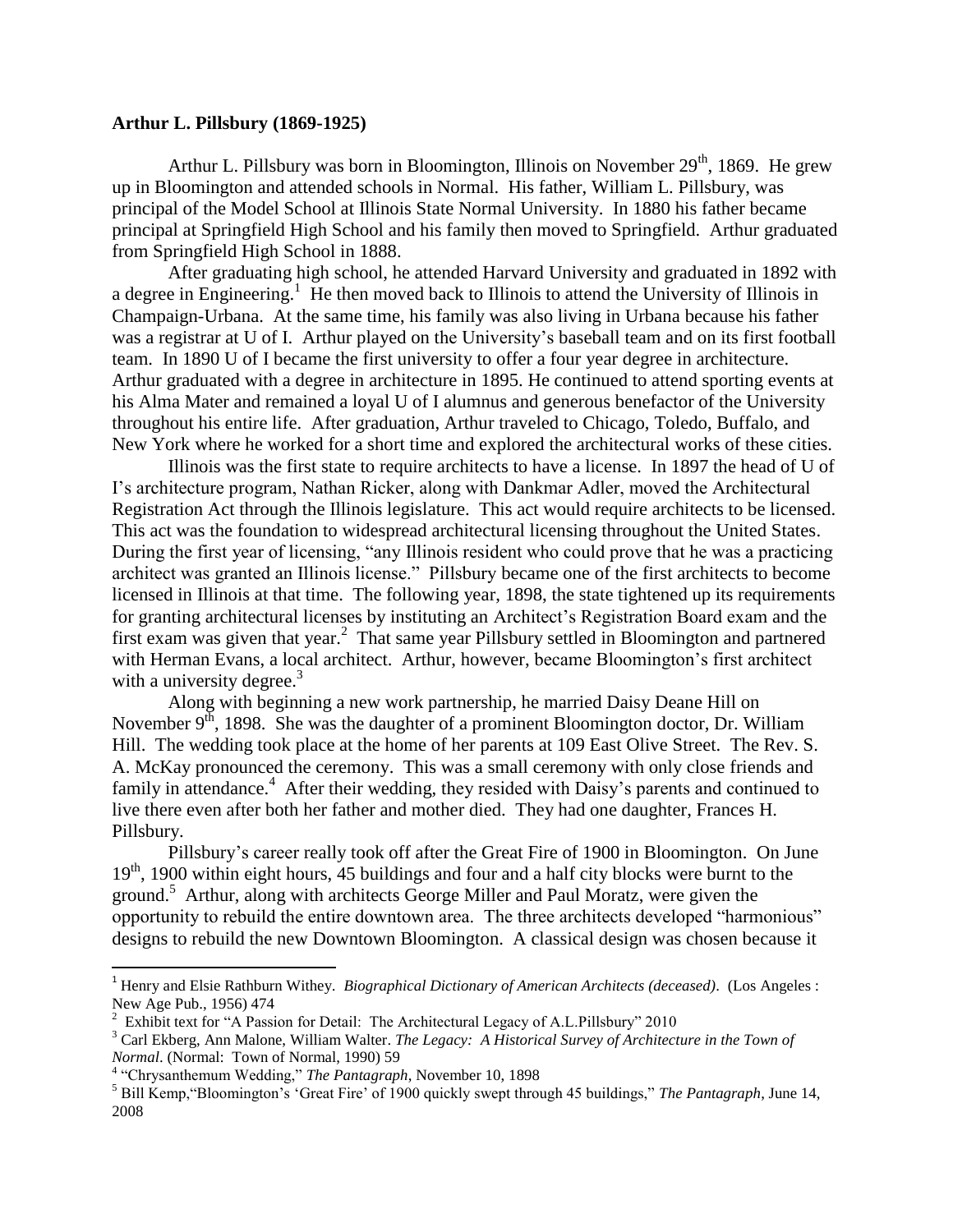was very popular after the 1893 World's Fair in Chicago. The rebuilding of downtown was finished after only 18 months. Arthur's designs for the new city center established his reputation as a fine architect.

In the first few years after the fire Pillsbury designed over a dozen new buildings for downtown Bloomington. Those buildings included the Griesheim Building (1900) located at 217-221 North Main street, the McGregor Building (1901) at 311 N. Main Street, the Schroeder Building (1903) at 316 N. Main Street, the Cole Brothers Building (1900) at 213-215 North Main street, and the Braley-Field Building (1900) at the south-west corner of Jefferson and Center streets.<sup>6</sup>

Pillsbury's architecture business grew very large during his career. To this day, Pillsbury continues to be well known for the buildings he designed in Bloomington-Normal, McLean Co., and other towns outside the county. While most of the buildings he designed were private residences, he also designed churches, schools, businesses, barns, and other buildings. He designed homes in every popular architectural style of the period. His clients need only to tell him what was wanted and what they could afford, and he created a design to suit.<sup>7</sup> During his career he designed and renovated approximately 16 garages, 17 banks, 22 barns, 32 churches, 73 businesses, 104 schools, 435 homes, and numerous other types of buildings. Today, 110 of the homes Pillsbury designed in Bloomington-Normal remain standing. Some of his Bloomington-Normal designs include: the Christian Science Church, the Congregational Church, the Ensenberger Building, the sixth floor addition to the Illinois House Building, the Bloomington Country Club, several buildings at Illinois Wesleyan University, Kelso Sanitarium, Normal's Masonic Temple, and People's Bank. He also designed the boyhood home of Adlai Stevenson II, located at 1316 Washington Street in Bloomington, built in 1900.

Pillsbury was also known for the schools which he built and designed. In the late 19<sup>th</sup> and early  $20<sup>th</sup>$  centuries, attitudes towards education were beginning to change dramatically. In the 19<sup>th</sup> century, secondary education (high school) was "only considered suitable for those who because of social and economic status or by virtue of intellectual superiority and ambition, could look forward to higher professions and to careers of leadership."<sup>8</sup> By the turn of the century, a more progressive and democratic outlook on education was being formed. The idea was that society as a whole would benefit from everyone receiving higher education (like high school) regardless of social class, ethnicity, or culture and that schools were to become a more effective agency for which this change would be made.<sup>9</sup> These changes included students receiving a high school education which would include vocational training in agriculture and trades. Also, these new ideas on education would break from "the traditional pedagogy of drill, discipline and didactic exercises in the classroom."<sup>10</sup> Instead, students would be taught "to understand the relationship between thinking and doing" which would help them become active and contributing members of a democratic society. This form of education would require that

<sup>&</sup>lt;sup>6</sup> "A Passion for Detail: The Architectural Legacy of A.L. Pillsbury"

<sup>&</sup>lt;sup>7</sup> "A Passion for Detail: The Architectural Legacy of A.L. Pillsbury"

<sup>8</sup> I.L Kandel, ed. *Twenty-five years of American Education*. (Freeport, NY: Books for Libraries Press, Inc., 1924) 266

<sup>9</sup> *The John Dewey Project on Progressive Education*. "A Brief Overview of Progressive Education." <http://www.uvm.edu/~dewey/articles/proged.html> 1

<sup>&</sup>lt;sup>10</sup> "Progressive Education- Philosophical Foundations, Pedagogical Progressivism, Administrative Progressivism, Life-Adjustment Progressivism,"<http://education.stateuniversity.com/pages/2336/Progressive-Education.html> 2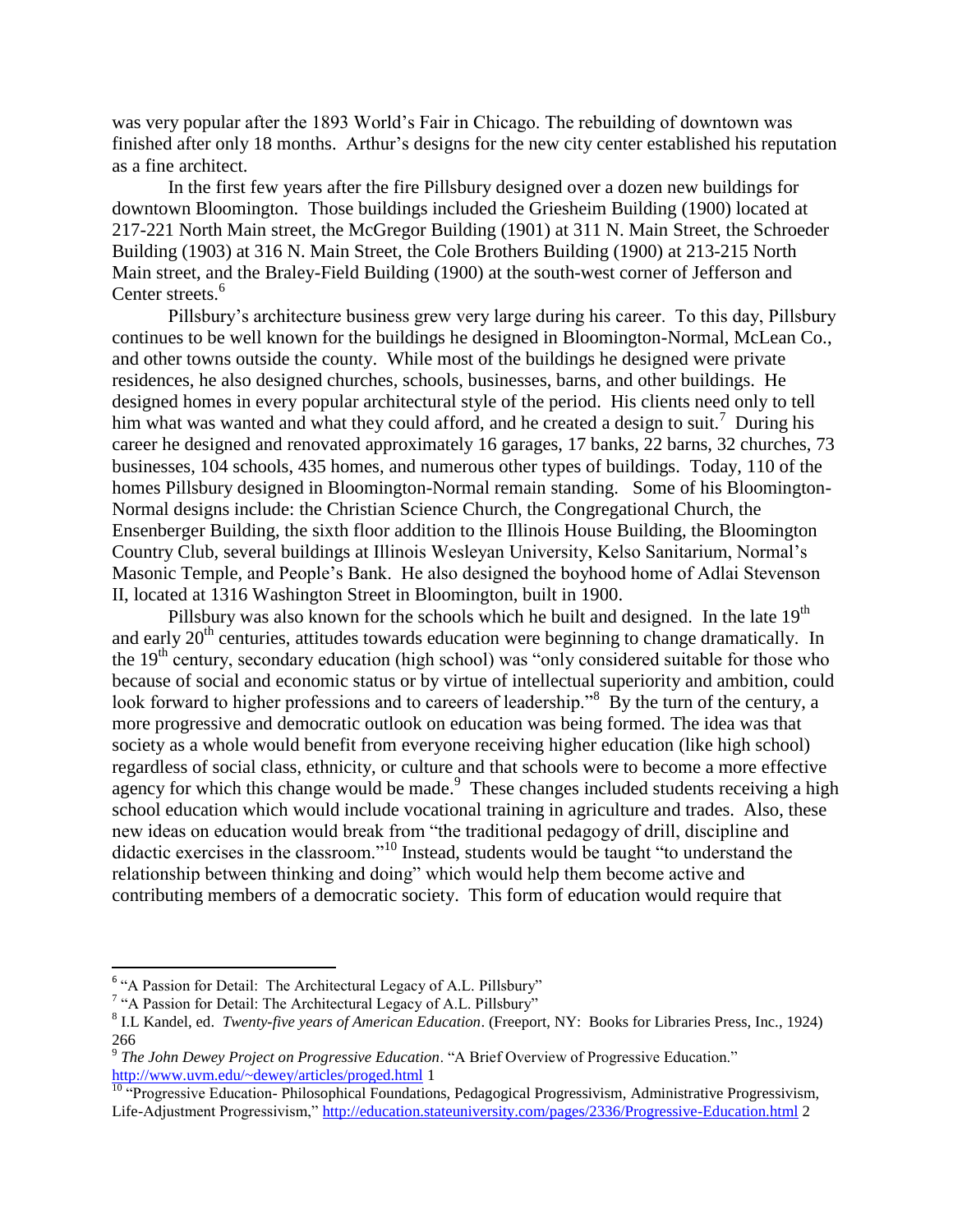schools be divided into "classrooms and space for auditoriums, shops, laboratories, and playground areas."<sup>11</sup>

These changes resulted in a need for additional or larger schools to be constructed throughout the United States that would reflect this new democratic view of education. Pillsbury came to be called upon for designing many new school buildings in downstate Illinois. His knowledge of school issues and needs, because his father worked in the education field, made him a prime candidate for many communities needing a new school. All of his schools included "specialized classrooms used to teach vocational skills as well as combination gymnasium/auditoriums." His schools were also gathering places for the communities in which they were built, "serving as symbols of the new democratic view of education."<sup>12</sup>

For many years, he served as architect of the Bloomington City Board of Education (today known as District 87), and was in charge of planning and building five schools in town.<sup>13</sup> Those schools were Bloomington High School, Irving Elementary, Emerson School, Jefferson School, and Horatio G. Bent School.<sup>14</sup> Today, Bent Elementary School is still used by District 87. Of the above schools, the one he was most known for in Bloomington was the old Bloomington High School. It opened in 1915 and was located at 500-510 East Washington Street.<sup>15</sup> The Bloomington School Board asked Arthur to design the new high school to allow for areas for "teaching of woodworking, domestic science (sewing and cooking), printing, bookkeeping and stenography (writing shorthand)."<sup>16</sup> He designed it as a brick structure in the style of a  $17<sup>th</sup>$  century English manor house. The building was also coined the "half-milliondollar-High School."

One of the last buildings Arthur designed during his career was the Ensenberger Building, located at 212 North Center Street. This English Gothic Style building was completed in May of 1926, however, Arthur died six months before it was finished. The building cost \$250,000 at the time of construction, which in 2008 would be an estimated cost of \$3.1 million. When the building was finished, an estimated 40,000 people visited it during the first week it was open including people from California and New York.

Arthur's work was favorably viewed by others state wide. Lorado Taft, the famed sculptor, commented that "I have never met Mr. Pillsbury but I have seen much of his handiwork. He has done more to beautify the various communities of Illinois where his school buildings are located than any other one man."<sup>17</sup> This comment was the highest honor that Pillsbury ever received. *The Daily Pantagraph* also called Pillsbury "the ideal architect, conscientious and insisting that his clients be given the value received. No details escaped him, even the minor ones."<sup>18</sup>

He had many friends in the community and he was very involved in social organizations including: being a member of Second Presbyterian Church, the Freemasons, American Institute of Architects, the Bloomington Country Club, his college fraternity, Sigma Chi, and the University of Illinois alumni association. He was also an active member of the community. He

 $\overline{\phantom{a}}$ 

 $11$  Progressive Education- Philosophical Foundations, Pedagogical Progressivism, Administrative Progressivism, Life-Adjustment Progressivism," 2-4

<sup>&</sup>lt;sup>12</sup> "A Passion for Detail: The Architectural Legacy of A.L.Pillsbury"

<sup>13</sup> Withey, *Biographical Dictionary of American Architects (deceased*), 474

<sup>14</sup> "Board of Education Voices Tribute to A.L. Pillsbury," *The Daily Pantagraph*, November 13, 1925

<sup>15</sup> *Bloomington and Normal Illinois City Directory*, 1917, 139

<sup>16</sup> Don Munson and Greg Koos. *History You Can See*. (Bloomington: McLean County Historical Society, 1991) 78

<sup>&</sup>lt;sup>17</sup> "Hundreds pay tribute at funeral rites for Arthur Low Pillsbury," *The Daily Pantagraph*, October 28, 1925

<sup>18</sup> "Arthur L. Pillsbury Meets Tragic Death When Car Overturns," *The Daily Pantagraph*, October 26, 1925.